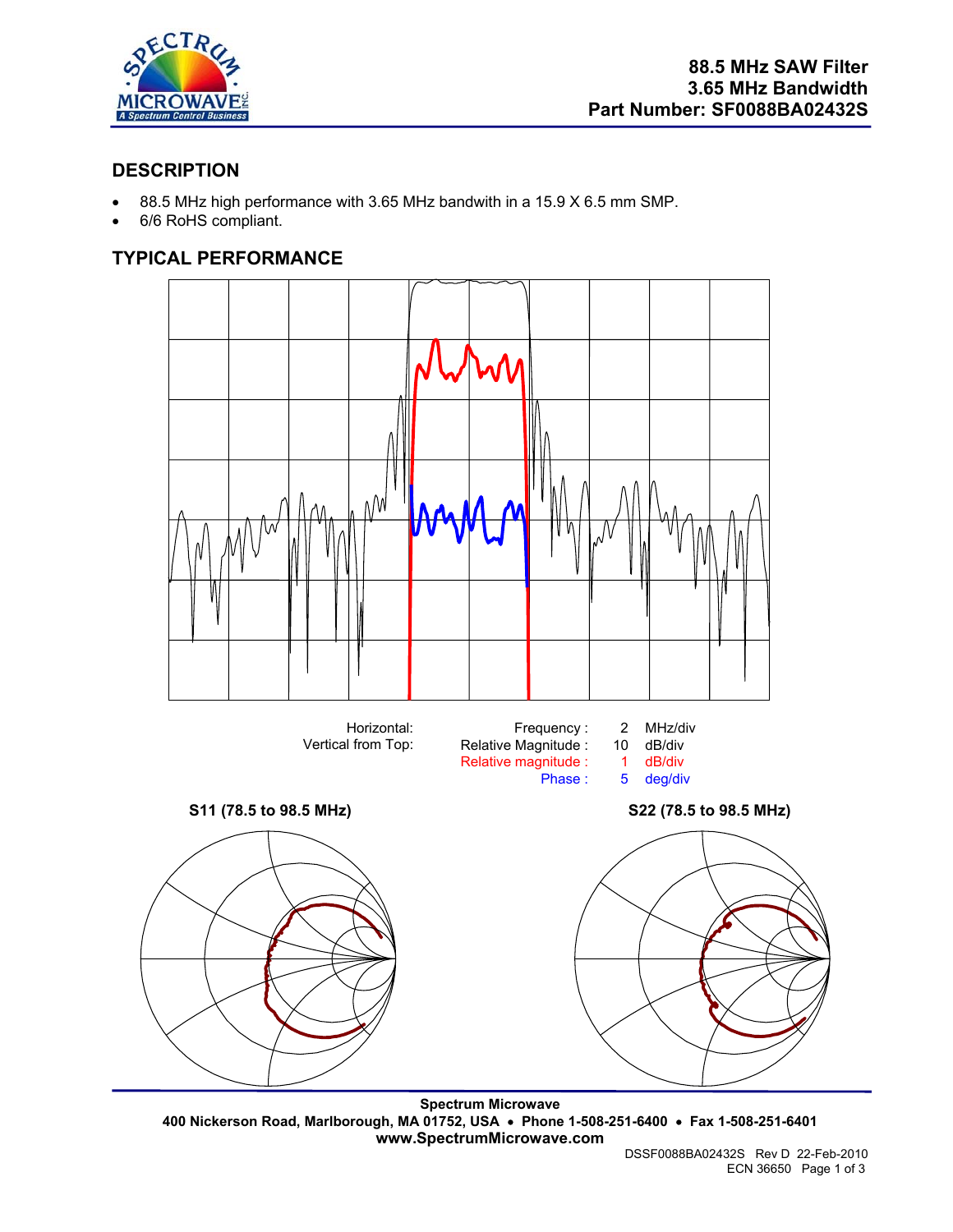

## **SPECIFICATION**

| <b>Parameter</b>                                       | <b>Min</b> | Tvp  | <b>Max</b>               | <b>Units</b> |
|--------------------------------------------------------|------------|------|--------------------------|--------------|
| Center Frequency Fo                                    |            | 88.5 |                          | <b>MHz</b>   |
| Ave Insertion Loss (Fo ± 1.46 MHz)                     |            | 23.9 | 26.5                     | dB           |
| Passband Width at -2 dB                                | 3.7        | 3.81 | $\overline{\phantom{0}}$ | <b>MHz</b>   |
| Amplitude Ripple within Fo $\pm$ 1.46 MHz <sup>1</sup> |            | 0.75 | 1.7                      | dB           |
| Phase Linearity within $Fo \pm 1.825 \text{ MHz}^2$    |            | 4.5  | 6                        | deg p-p      |
| Rejection $@$ ± 2.120 MHz <sup>3</sup>                 | 16         | 20   |                          | dB           |
| Rejection $@$ ± 2.470 MHz <sup>3</sup>                 | 20         | 30   |                          | dB           |
| Rejection $@$ ± 2.920 MHz <sup>3</sup>                 | 22         | 35   |                          | dB           |
| Rejection $@$ ± 3.270 MHz <sup>3</sup>                 | 28         | 35   |                          | dB           |
| Rejection $@$ ± 16.00 MHz <sup>3</sup>                 | 50         | 53   |                          | dB           |
| Ultimate Rejection within Fo-30 to Fo-16 MHz           |            | 53   |                          | dB           |
| Ultimate Rejection within Fo+16 to Fo+30 MHz           |            | 53   |                          | dB           |
| Input Return Loss at Fo                                |            | 20   |                          | dB           |
| Output Return Loss at Fo                               | 12         | 20   |                          | dB           |
| Source and Load Impedance (single ended)               |            | 50   |                          | Ohm          |

Notes: 1. At 85 °C and -40 °C extremes, due to a passband slope, max. ripple is 2.1 dB.

2. At 85 ˚C and -40 ˚C extremes, the max. phase ripple is 7 deg.

3. The stated dB level is relative to the insertion loss at Fo.

## **MAXIMUM RATINGS**

| Parameter                   |       | vlax | luniis. |
|-----------------------------|-------|------|---------|
| Storage Temperature Range   | $-40$ | +85  | $\sim$  |
| Operating Temperature Range | -20   | +60  | $\sim$  |
| Input Power Level           | -     | 10   | dBm     |

## **MATCHING CIRCUIT**



Notes:

- 1. Optimum values may differ from these when using a different fixture or board layout. The values shown here are intended as a guide only.
- 2. Required component tolerances inductors ±1%, capacitors ±5%.

**Spectrum Microwave 400 Nickerson Road, Marlborough, MA 01752, USA** • **Phone 1-508-251-6400** • **Fax 1-508-251-6401 www.SpectrumMicrowave.com**